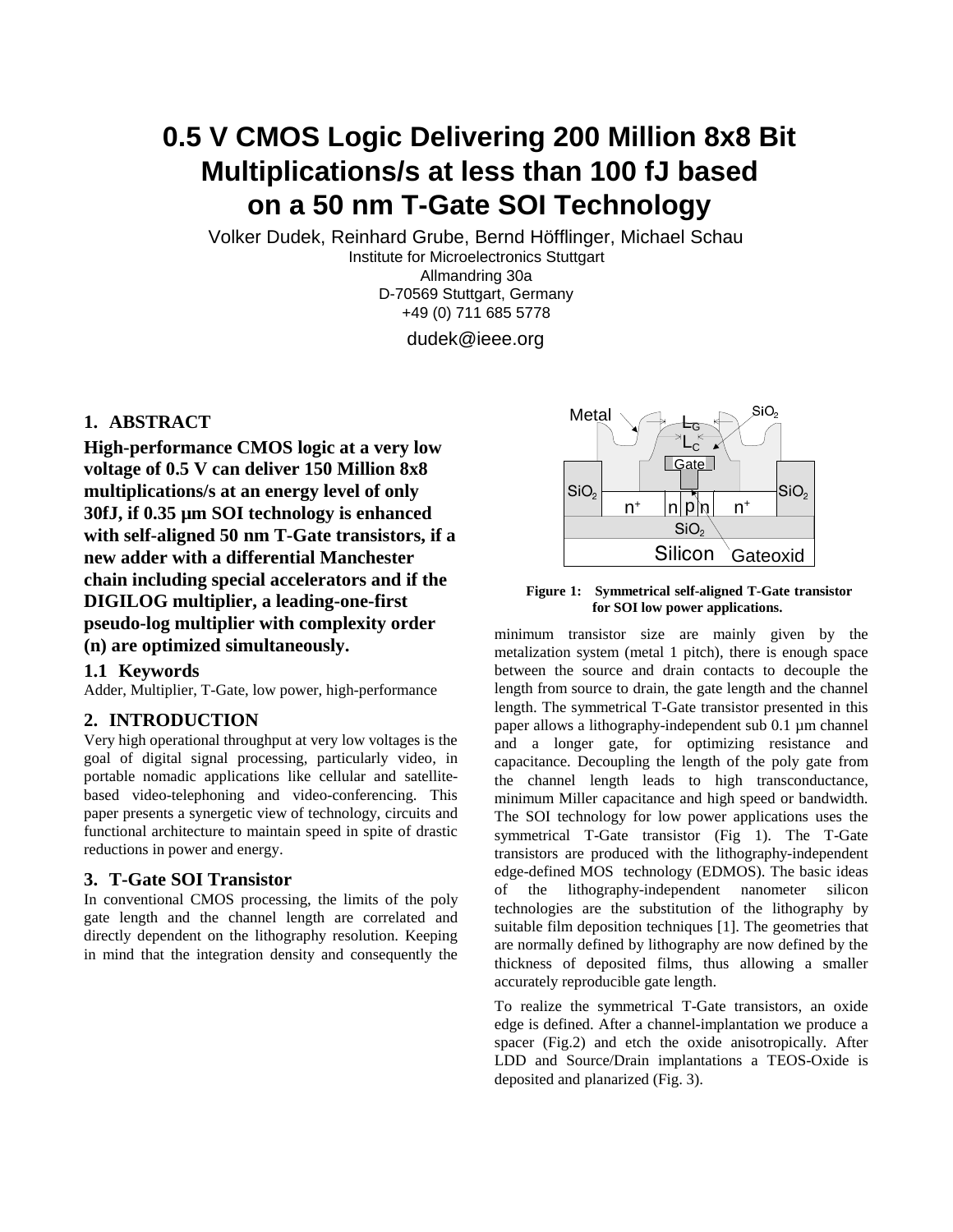

**Figure 2: T-Gate transistor, after spacer etching.**

The spacer is removed and the gate oxide is grown. The gate material is deposited and structured. No additional high temperature step is necessary, and alternate dielectrics and new gate materials are possible. The self-aligned T-Gate techniques decouple the length of the poly gate from the channel length [2].



**Figure 3: T-Gate transistor before spacer etch.**

The SOI T-Gate transistor can be used in the hybrid mode which leads to an improved performance of logic circuits and gate-arrays [3] with respect to speed and power consumption.

#### **4. HIPERLOGIC Adder**

Due to its structure, the SOI T-Gate transistor has significantly smaller capacitances than the bulk counterpart. When using the SOI T-Gate transistor in the hybrid mode, smaller supply voltages are possible. Both effects contribute to improved high-performance CMOS logic circuits (HIPERLOGIC) with respect to speed and power consumption.

The potential of the hybrid SOI T-Gate transistor is demonstrated with the HIPERLOGIC 8-Bit adder. In this adder scheme, a Differential Manchester Carry Chain (MCC) is used because of its inherent speed and noise immunity. The basic element of the carry chain is shown in Fig.4. The input signals are fed via transmission gates in



**Figure 4: MCC-element with accelerator**

order to transfer correctly the logical levels  $,0$ " and  $,1$ " for supply voltages as low as 0.5 volts. In the chain element there are two cross-coupled inverters working as accelerator. The carry chain is clocked. In the first clock phase with the clock signal high ("equilibrium phase"), the

| Tech-        | $t_{ox}$ | W         | L         | $C_{\rm gate}$ | $C_{\text{junct}}$ | $R_{S,D}$  |
|--------------|----------|-----------|-----------|----------------|--------------------|------------|
| nology       | (nm)     | $(\mu m)$ | $(\mu m)$ | (fF)           | (fF)               | $(\Omega)$ |
| $0.8 \mu m$  | 5        | 2.4       | 0.1       | 1.65           | 0.67               | 265N       |
| SOI          |          |           |           |                |                    | 240P       |
| $0.35 \mu m$ | 3        |           | 0.05      | 0.57           | 0.28               | 630N       |
| SOI          |          |           |           |                |                    | 1750P      |
| $0.1 \mu m$  | 3        | 0.4       | 0.1       | 0.46           | 0.53               | 630N       |
| Bulk         |          |           |           |                |                    | 1750P      |
| $0.1 \mu m$  | 3        | 0.4       | 0.05      | 0.23           | 0.08               | 630N       |
| SOI          |          |           |           |                |                    | 1750P      |

**Table 1: Basic data used for PSPICE simulations**

two outputs of the accelerator are set to zero volts. In the second clock phase with the clock signal low ("evaluation phase"), the output signals are established depending on the input, propagate, generate, and kill signals.

The HIPERLOGIC 8-Bit adder was simulated with PSPICE for four different technologies. The basic data used in the simulations are given in table 1. Table 2 shows the simulation results for a supply voltage of 0.5 V. When using 0.8 mm SOI hybrid T-Gate transistors in the 8-Bit

| Technology       | Simulation  | $t_{\rm sim}$ | $E_{sim}$ |
|------------------|-------------|---------------|-----------|
|                  | conditions  | (ns)          | (pJ)      |
| $0.8 \mu m$ SOI  | $Fanout =$  |               | 0.08      |
| Hybrid T-Gate    | 4 inverters |               |           |
| $0.35 \mu m$ SOI | $Fanout =$  | 3.8           | 0.03      |
| Hybrid T-Gate    | 4 inverters |               |           |
| $0.1 \mu m$ Bulk | $Fanout =$  | 6             | 0.023     |
| Standard         | 4 inverters |               |           |
| $0.1 \mu m$ SOI  | $Fanout =$  | 1.4           | 0.014     |
| Hybrid T-Gate    | 4 inverters |               |           |

**Table 2: Simulation results HIPERLOGIC 8-Bit adder for VDD=0.5V**

adder, time and energy consumed for one addition are 7 ns and 80 fJ, respectively. Going down to smaller sizes of the transistors, time and energy are reduced. The last two rows of table 2 compare 8-Bit adders with bulk standard transistors and SOI hybrid T-Gate transistors of the same technology generation showing a superior performance of the SOI hybrid T-Gate adder.

 By connecting two 8-Bit adders in parallel, a 16-bit adder can be realized while using the same clock signal for both 8-bit adders. Simulated carry signals and the last sum signal for the 16-bit adder are shown in figure 5. These results were obtained for the 0.35 mm SOI technology with hybrid T-Gate transistors. The behaviour of the accelerators in the carry chain is clearly demonstrated by the carry signals. With the clock signal going down, the outputs of the accelerator rise very fast to about half the supply voltage and remain there until the carry signals of the previous stage arrive. The evaluation time of the 16-bit adder is 3 ns. Taking into account an offset time of about 3 ns (the time for which the input signals of the adder must apply before